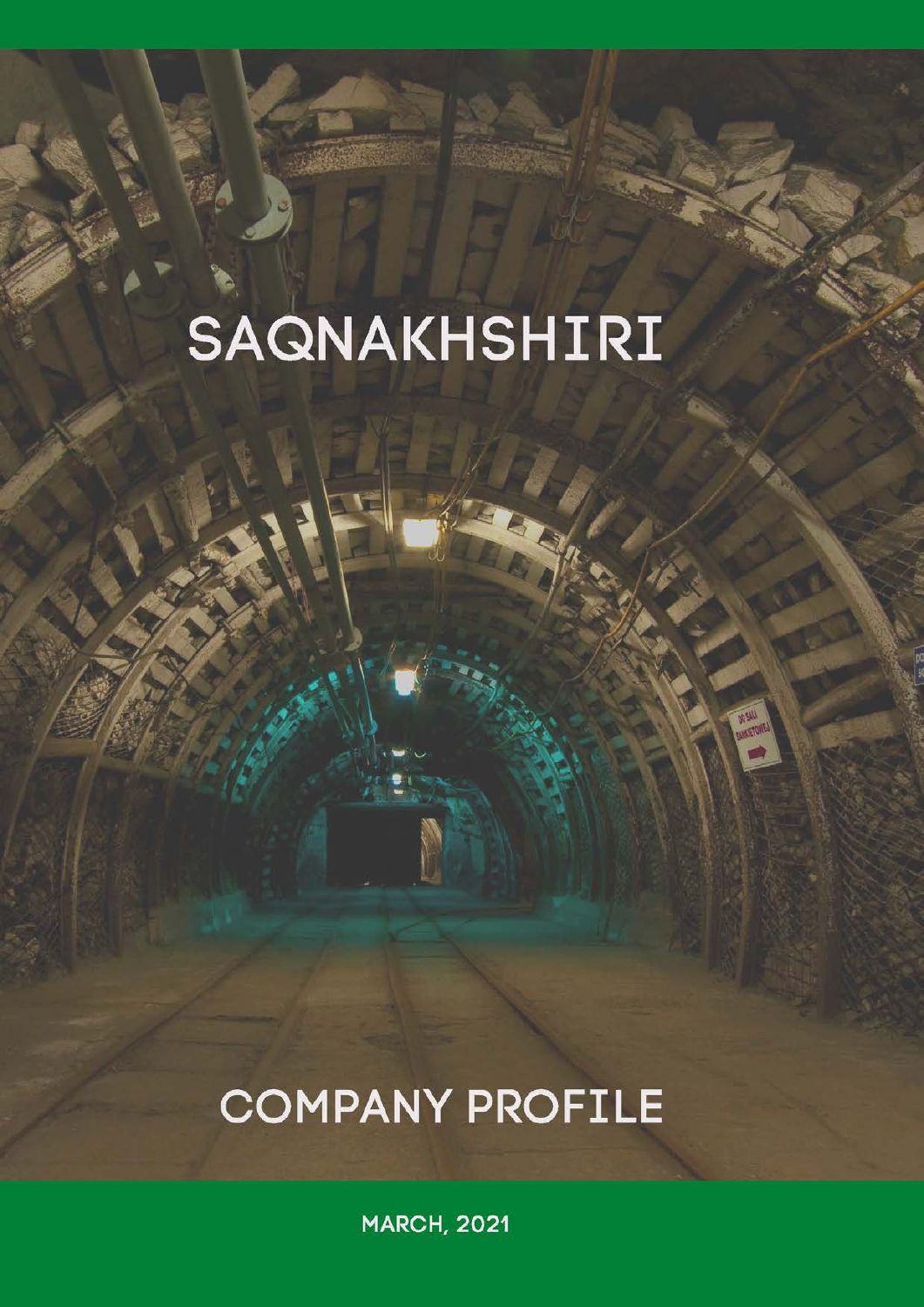# **LLC Saknakhshiri**

Coal deposit in Tkibuli was discovered in 1825. Its exploitation has started in 1847. In the 1950s, coal production in four mines exceeded 3 million tons per year. After the collapse of the Soviet Union, coal mining in Tkibuli was stopped. As of today, there are two operating shafts in Tkibuli - Mindeli and Dzidziguri. Since 2006, the right to extract minerals in Tkibuli coal mine and coal enrichment plant has been owned by Saknakhshiri LLC (I/C 230868120).

According to the Registry of Entrepreneurs and Non-Entrepreneurial Legal Entities, Saknakhshiri LLC was registered in 2006 and, until September 2019, had been owned by Ltd Georgian Industrial Group Holding– GIG, the owner of which was Davit Bezhuashvili, a member of the Parliament of Georgia of four convocations. Natia Turnava, the current Minister of Economy and Sustainable Development, had a close and long-standing relationship with the enterprise. In 2006-2013, she was a member of the Board of Directors of Georgian Industrial Group Holding Ltd and General Director, Chairwoman of Board of Directors of Georgian International Energy Corporation Ltd.

According to the company's 20[1](#page-1-0)8 financial report and management statement<sup>1</sup>, the company has established three subsidiaries: Polchar Georgia Ltd, Saknakhshiri Trading House Ltd (GIG Group), and CBM Georgia Ltd.. None of the subsidiaries had operating activities as of December 31, 2018 and 2017. The company is located at #13 Tabukashvili Street in Tkibuli, coal mines are also located nearby, where coal is extracted. The company is the only coal mining company in Georgia. Coal mining takes place from two main quarries, namely Mindeli and Dzidziguri mines. Along with coal mining, the company processes (enriches) coal in a coal enrichment plant and then sells it.

For years, alarming statistics on injuries (often with fatal damages) inflicted upon the coal miners in Tkibuli mines have been reported. However, until recently, in all cases, as the company management stated, the accidents were caused by negligence of the injured themselves<sup>[2](#page-1-1)</sup>. Only on June 16, 2018, after deaths of four miners in the same shaft of Tkibuli mine where 6 people died and [3](#page-1-2) were injured two months earlier<sup>3</sup>, the company said that it was not able to provide a safe work environment for the employees. According to the company statement, "in recent years the company made every effort to improve security systems, unfortunately, due to the specifics of Tkibuli shafts, an engineering solution that would make coal mining fully safe could not be found within Saknakhshiri. Therefore, Georgian Industrial Group expresses its readiness to transfer Saknakhshiri Company to the state free of charge, despite the significant expenses spent during the last 12 years<sup>[4](#page-1-3)</sup>". The Government of Georgia did not accept the offer of the company<sup>[5](#page-1-4)</sup>. However, it seems that starting from that period, Georgian Industrial Group had started preparations for getting rid of Saknakhshiri. In August 2018, GIG decided to change the brand name of Saknakhshiri – "Saknakhshiri Ltd (GIG Group)". 'GIG Group' indicating that the company joined Georgian Industrial Group (GIG) Holding, has been removed from the company name. In September 2018, the company's e-mail address was also changed: existing [posta@gig.ge](mailto:posta@gig.ge) was changed into [info@saqnakhshiri.ge.](mailto:info@saqnakhshiri.ge) Again, at the request of GIG, the address of Georgian Industrial Group was removed from the data on Saknakhshiri registered in the Entrepreneurial Registry, which was previously mentioned as address other than its legal address.

<span id="page-1-0"></span><sup>1</sup> [Saknakhshiri Ltd., Consolidated and individual financial report and management statement with report of external auditor for](https://reportal.ge/RpFileHandler.ashx?sys=2950)  [reporting year ended 31 December 2018](https://reportal.ge/RpFileHandler.ashx?sys=2950)

<span id="page-1-1"></span><sup>&</sup>lt;sup>2</sup> [Tkibuli - Announced city of death, Zaza Tsuladze, April 9, 2018, Voice of America](https://www.amerikiskhma.com/a/georgia-six-miners-killed-in-tkibuli-coal-mine/4339108.html)

<span id="page-1-2"></span><sup>&</sup>lt;sup>3</sup> [6 people died and 3 were injured in Tkibuli mine, Reginfo, April 5, 2018](https://reginfo.ge/people/item/6161-tybibulis-shaxtashi-6-adamiani-daigupa,-3-dashavda)

<span id="page-1-3"></span><sup>&</sup>lt;sup>4</sup> [We express our readiness to transfer Saknakhshiri to the State free of charge – Georgian Industrial Group, on.ge, July 16, 2018](https://on.ge/story/25483-%E1%83%9B%E1%83%96%E1%83%90%E1%83%93-%E1%83%95%E1%83%90%E1%83%A0%E1%83%97-%E1%83%A1%E1%83%90%E1%83%A5%E1%83%9C%E1%83%90%E1%83%AE%E1%83%A8%E1%83%98%E1%83%A0%E1%83%98-%E1%83%A1%E1%83%90%E1%83%AE%E1%83%94%E1%83%9A%E1%83%9B%E1%83%AC%E1%83%98%E1%83%A4%E1%83%9D%E1%83%A1-%E1%83%A3%E1%83%A1%E1%83%90%E1%83%A1%E1%83%A7%E1%83%98%E1%83%93%E1%83%9A%E1%83%9D%E1%83%93-%E1%83%92%E1%83%90%E1%83%93%E1%83%90%E1%83%95%E1%83%AA%E1%83%94%E1%83%97-%E1%83%A1%E1%83%90%E1%83%A5%E1%83%90%E1%83%A0%E1%83%97%E1%83%95%E1%83%94%E1%83%9A%E1%83%9D%E1%83%A1-%E1%83%98%E1%83%9C%E1%83%93%E1%83%A3%E1%83%A1%E1%83%A2%E1%83%A0%E1%83%98%E1%83%A3%E1%83%9A%E1%83%98-%E1%83%AF%E1%83%92%E1%83%A3%E1%83%A4%E1%83%98)

<span id="page-1-4"></span><sup>5</sup> Government response to Saknakhshiri: Mine management is by no mean a public sector duty, on.ge, July 26, 2018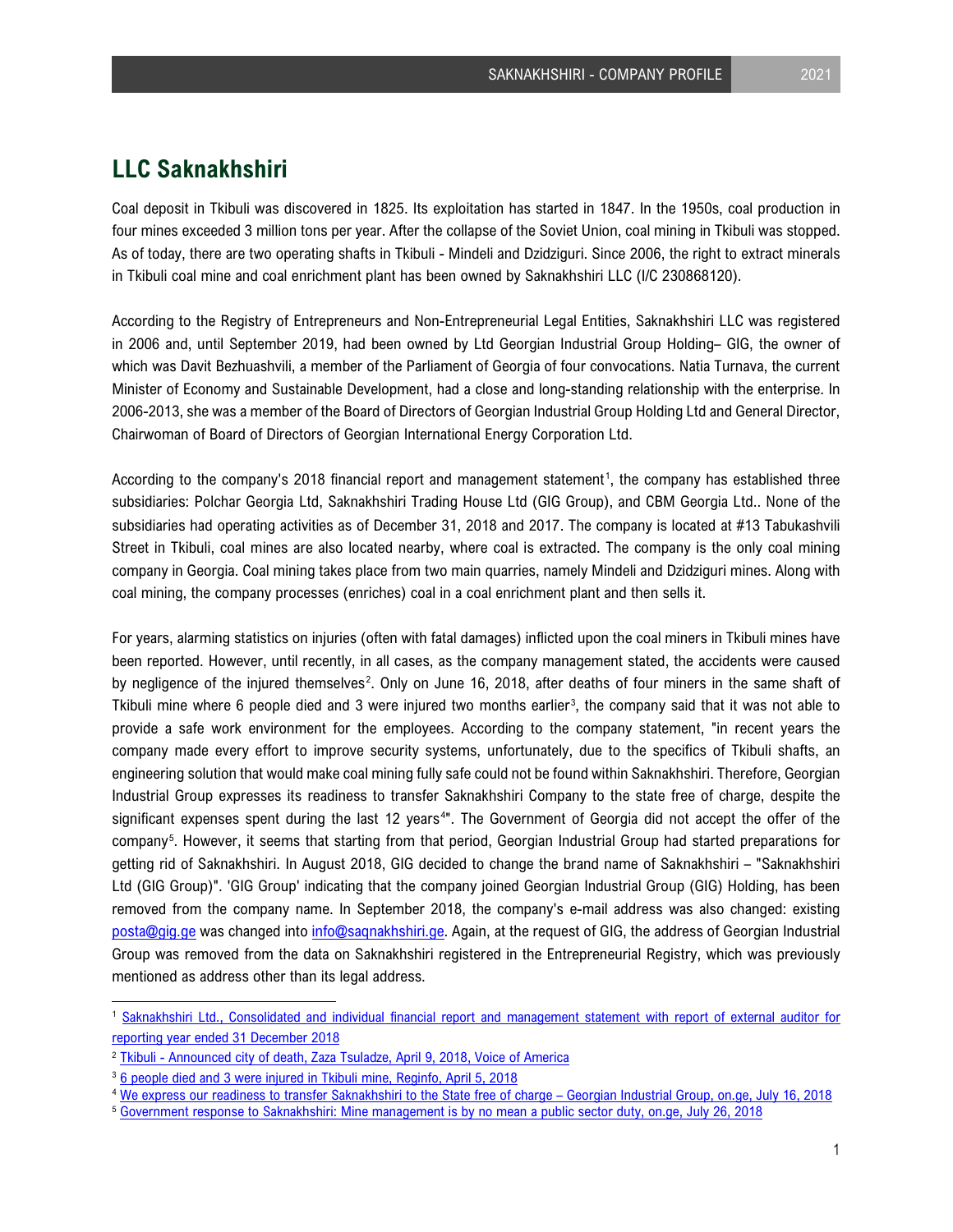According to the company's 2018 financial report and management statement<sup>[6](#page-2-0)</sup>, "on April 27, 2019, the Georgian Industrial Group signed a memorandum with Shanxi Coking Coal Group Co. LTD[7](#page-2-1) , China's largest coal mining organization. Within the framework of this cooperation, it is planned to upgrade the Mindeli mine and increase the production volume with the participation of the Chinese side in Saknakhshiri capital. It is also planned to build a new high-technology mine". However, it appears that plans were later changed.

In September 2019, against the background of the workers' protests and hunger strikes demanding their salaries, Natia Turnava, the Minister of Economy who visited the site to regulate the situation, informed the public that Saknakhshiri would have a new owner, which would pay wage arrears to miners as well as ensure operation of mines soon $^8$  $^8$ . As the Minister said, the new owner would become a company founded by Georgian and Ukrainian business partners with experience in selling coal in the African and the Black Sea basins. On the same day, it became clear that Saknakhshiri's new owner became Steel International Trading Company, on behalf of which Alexander Chochia was authorized to speak to the public<sup>[9](#page-2-3)</sup>. As Chochia stated, at first, the company planned to implement a plan for 8 million GEL for the development of Saknakhshiri, which would be presented to the public and the state in the nearest future. As he said, negotiations were underway with the state over the timing of the construction of a 150-megawatt coal-based thermal power plant<sup>[10](#page-2-4)</sup>.

Later, GIG Group made a statement, according to which Saknakhshiri GIG Group, after 13 years of operation in Tkibuli, decided to transfer its assets at a symbolic price "to Steell International Trades company, which **the Ministry of Economy recommended**"[11.](#page-2-5)

#### **New Owner**

According to the Registry of Entrepreneurs and Non-Entrepreneurial Legal Entities, since September 27, 2019, Saknakhshiri Ltd has been owned by Steel International Trading Company Ltd (I/C 405254692) registered on February 20, 2018. 100% shareholder and, at the same time, a director of Steel International Trading Company Ltd is Giorgi Chelidze.

In addition to Saknakhshiri, Giorgi Chelidze is a shareholder of Meama Ltd (405139425), a shareholder and director of CFP Ltd (405301613), an owner and director of City Garden Ltd (405261988), an owner and director of King David Offices Ltd (405219918), a shareholder of Mobil Credit Ltd (404390547), a shareholder of Chelidze and Partners Ltd (204537803), a director of Geo Cos Ltd (405334918), an owner and director of Novus Investment Group Ltd

<span id="page-2-0"></span><sup>6</sup> [Saknakhshiri Ltd., Consolidated and individual financial report and management statement with report of external auditor for](https://reportal.ge/RpFileHandler.ashx?sys=2950)  [reporting year ended 31 December 2018](https://reportal.ge/RpFileHandler.ashx?sys=2950)

<span id="page-2-1"></span><sup>&</sup>lt;sup>7</sup> One of the largest state-owned companies in China.

<span id="page-2-2"></span><sup>8</sup> ["Sakhnakhshi resumes work from November, salaries to be covered by a new owner", bpi.ge, 26.09.2019](https://bpi.ge/%E1%83%A2%E1%83%A7%E1%83%A3%E1%83%91%E1%83%A3%E1%83%9A%E1%83%98%E1%83%A1-%E1%83%9B%E1%83%90%E1%83%A6%E1%83%90%E1%83%A0%E1%83%9D-%E1%83%9C%E1%83%90%E1%83%AE%E1%83%A8%E1%83%98%E1%83%A0%E1%83%98%E1%83%A1/)

<span id="page-2-3"></span><sup>9</sup> [Who became the new owner of Saknakhshiri - interview with the manager of Steel International Trading Company, bm.ge/, 27](https://bm.ge/ka/article/vin-gaxda-saqnaxshiris-axali-mflobeli---interviu-steel-international-trading-company-s-menejertan/41011)  [September 2019](https://bm.ge/ka/article/vin-gaxda-saqnaxshiris-axali-mflobeli---interviu-steel-international-trading-company-s-menejertan/41011)

<span id="page-2-4"></span><sup>10</sup> [Investor taking over Saknakhshiri in a week, bm.ge, September 28, 2019](https://bm.ge/ka/article/investori-saqnaxshirs-ert-kvirashi-gadaibarebs/41035/)

<span id="page-2-5"></span><sup>11</sup> [Statement of Saknakhshiri, 11.10.2019](https://www.gig.ge/uploads/2019-11-29/15tkibuli%202019.pdf)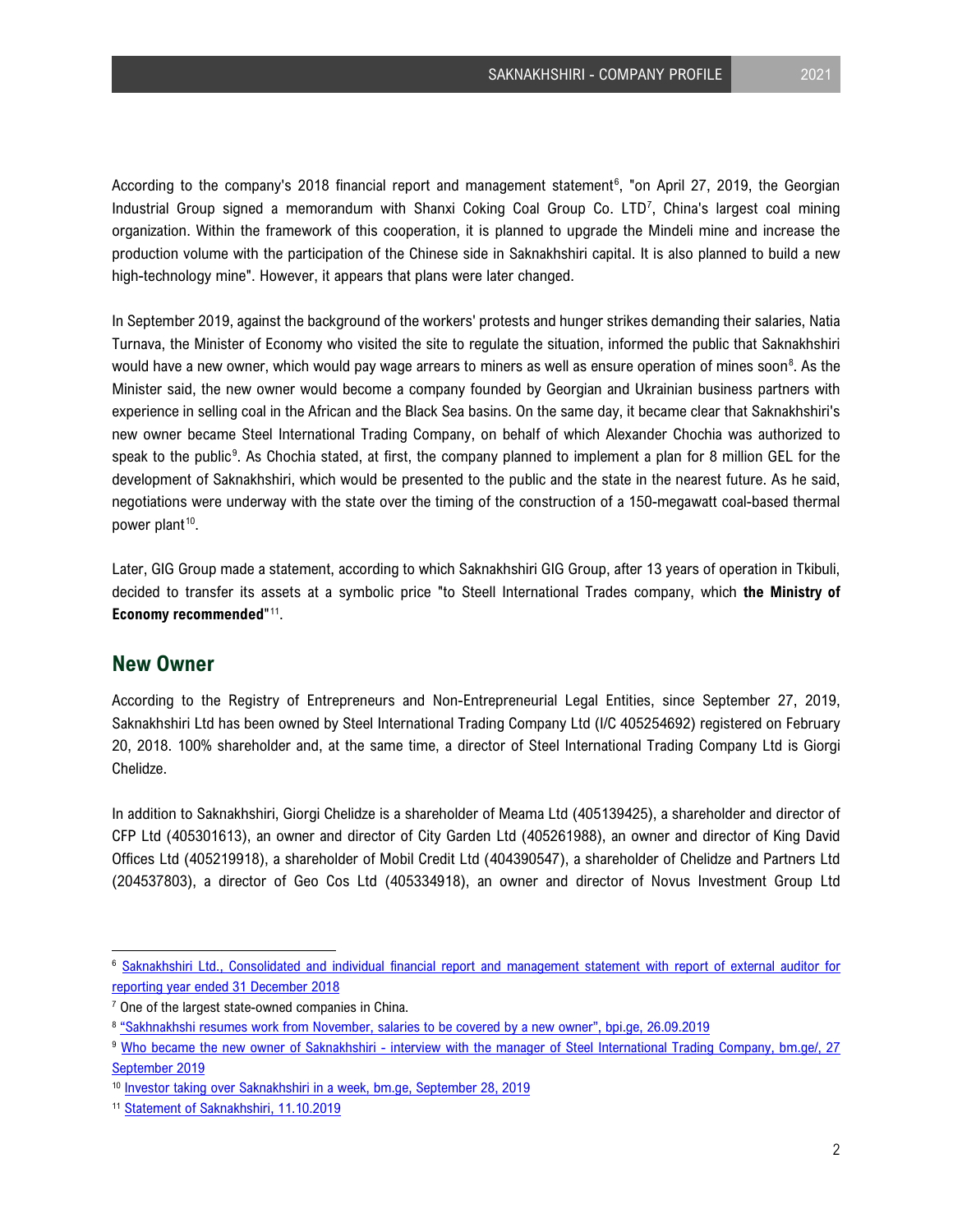(405330556), a director of Caucasus Online Tiz Ltd<sup>[12](#page-3-0)</sup> (415080637), a shareholder of GNR Management Ltd (405356305) and a director of **GTS - Georgia Terminal Services Ltd** (405359222).

A 100% shareholder of GTS - Georgia Terminal Services Ltd (405359222) is **Georgian Manganese LLC** (230085797). Moreover, since April 2019, with the decision of Nikoloz Chikovani, the temporary environmental manager at Georgian Manganese, and with the consent of Giorgi Chelidze, the legal address of Georgian Manganese LLC is in the building owned by King David Offices.

Registration documents of Steel International Trading Company Ltd do not mention Alexander Chochia, who was the only person to speak to the public on behalf of the company from the very first days when the company appeared. Alexandre Chochia is mentioned in the registration documents of many companies, some of which are noteworthy in relation to Saknakhshiri.

Alexander Chochia is a director and 50% shareholder of GNR Management Ltd (405356305), registered on October 4, 2019. 50% shareholder of the same company is Giorgi Chelidze.

In 2015, prior to the merger of JSC PrivatBank with JSC Bank of Georgia, Alexander Chochia served as Chairman of Board of Directors of PrivatBank owned by Privat Group Ukraine in 2007-2014 and was 1.3% shareholder (as of 2012)[13.](#page-3-1) Since 2007, as it is known, *Ihor Kolomoyskyy* and [Henadiy Boholyubov,](https://www.forbes.com/profile/henadiy-boholyubov/#38809d326e00) the founders of Ukrainian Privat Group, have been owners of GEORGIAN AMERICAN ALLOYS INC[14](#page-3-2) that holds Georgian Manganese (230085797).

On June 9, 2020, Georgian Manganese LLC, represented by Nikoloz Chikovani, Special Manager, and Steel International Trading Company, represented by Giorgi Chelidze, "agreed to establish a company with the following company name: GM Energy Ltd in English. The shareholders of GM Energy Ltd were determined as follows:

- Georgian Manganese LLC (I/C 230085797) - 49% shareholder;

- Steel International Trading Company Ltd (I/C 405254692) - 51% shareholder " [15](#page-3-3).

Giorgi Karchava was appointed as a company director.

On November 29, 2019, an entry for registration of the right of pledge over shares appeared in the Excerpt from the Entrepreneurial Register on Steel International Trading Company Ltd. A general credit line agreement over a maximum amount of USD 2,600,000 was signed between Giorgi Chelidze, the owner of the company, and JSC Bank of Georgia. 100% shares of Steel International Trading Company Ltd was pledged to secure the contractual obligations.

Giorgi Chelidze is an active supporter of the party 'Georgian Dream - Democratic Georgia'. In 2017-2020, before selfgovernment, parliamentary and presidential elections, he had donated 60,000 GEL three times<sup>16</sup>. Alexander Chochia also donated 60,000 GEL to Salome Zourabichvili in 2018 and the same amount to the 'Georgian Dream - Democratic

<span id="page-3-0"></span><sup>12</sup> Owner 211380833, Caucasus Online Ltd

<span id="page-3-1"></span><sup>13</sup> [Who owns Bank of Georgia, b2p.ge](https://b2p.ge/saqartveloshi-bankis-mflobelebi/)

<span id="page-3-2"></span><sup>14</sup> [GEORGIAN AMERICAN ALLOYS INC. Last dossier update: Aug. 1, 2019](https://pep.org.ua/en/company/15982) ©Anti-corruption Action Centre, 2015-2019

<span id="page-3-3"></span><sup>15</sup> Protocol of meeting of GM Energy Ltd Founders (I/C 405390465)

<span id="page-3-4"></span><sup>16</sup> [Donations to Georgian political parties, Transparency Georgia](https://transparency.ge/politicaldonations/en/donations/7200)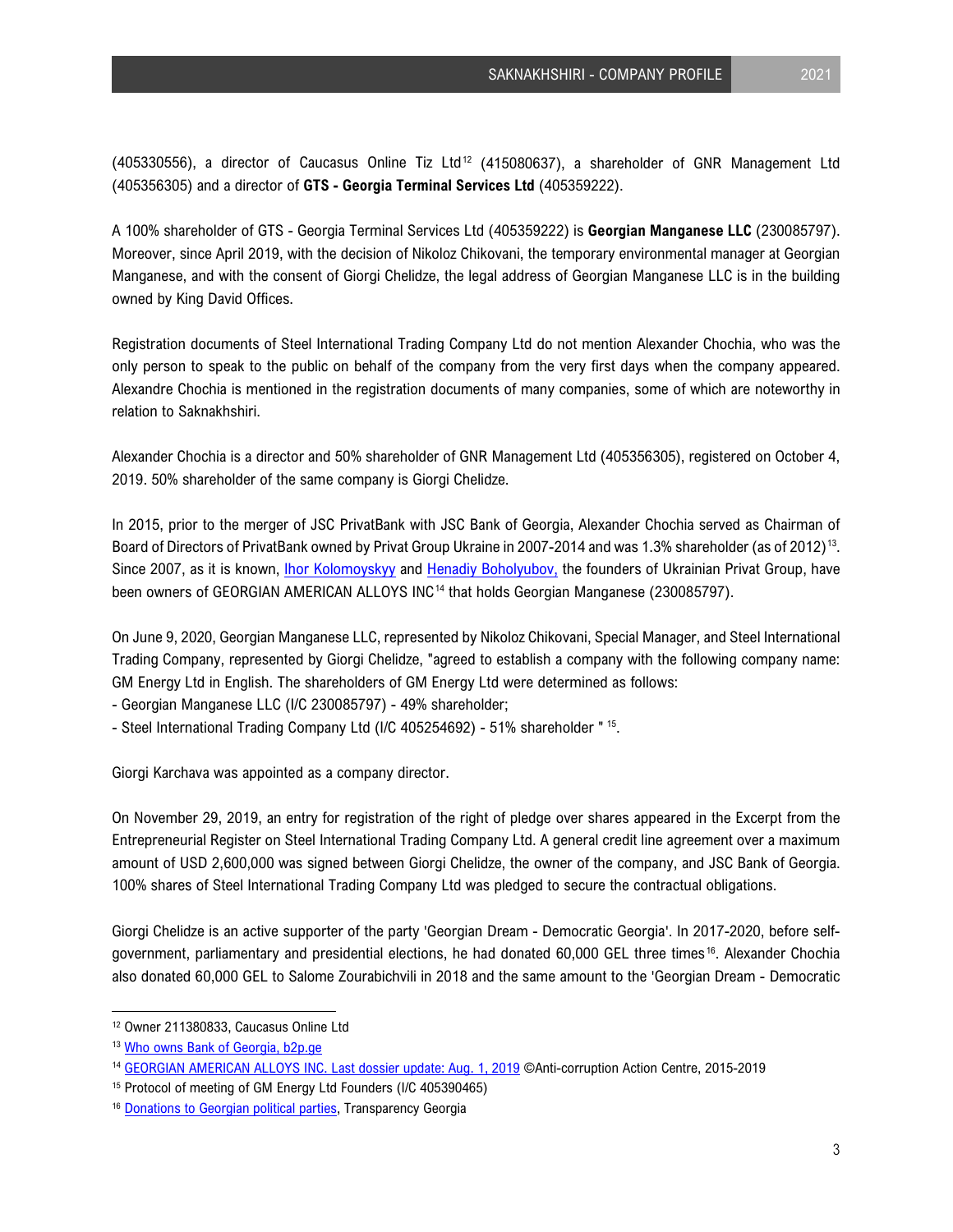Georgia' in 2019<sup>17</sup>. Giorgi Karchava is also a supporter of the 'Georgian Dream - Democratic Georgia' - he donated 60,000 GEL to the party in 2017 and 25,000 GEL in 2018.

### **General Director**

After a change of owner of Saknakhshiri, the first change within the enterprise was the replacement of the General Director. On October 3, 2019, Giorgi Chkheidze, a director of CBM Georgia Ltd, a subsidiary of Saknakhshiri, assume the position of General Director. According to the amendment registered on November 7, 2019, Giorgi Chkheidze was dismissed and Coal of Georgia Ltd (400264361 ) was appointed as a General Manager of the company. Mikheil Turabelidze, a financial director of Saknakhshiri, was also dismissed.

Coal of Georgia Ltd (400264361) was founded in March 2019 by Ukrspectechnik - a scientific production company registered in Ukraine in 2017 (21783176, Director Vyacheslav Bogoslawski). Zurab Aghdgomelashvili has been a director of Coal of Georgia since its registration. According to the amendment to the company registration documents in October 2019, 50% shares of Coal of Georgia were transferred to Datvi Ltd free of charge. Datvi Ltd (400275368) has been registered in the Entrepreneurial Register the day before, and 10% of its shares are owned by Zurab Aghdgomelashvili while 90% - by a Russian citizen Mikhail Sotsky.

By the decision of September 1, 2020, Coal of Georgia Ltd (400264361) was replaced by the company Coal Georgia Ltd (400292535) registered two weeks earlier, on August 14, 2020. It is noteworthy that a director of Coal Georgia Ltd is again Zurab Aghdgomelashvili, while its owner is UNITED EUROPEAN ENERGY CORPORATION (5223179820) registered in Poland.

UNITED EUROPEAN ENERGY CORPORATION, though registered in Poland, is owned by Russian citizen Larisa Soppa (90%) and Georgian citizen Eter Aghdgomelashvili (10%). Chairman of Board of Directors is Mikhail Sotsky as well.

UNITED EUROPEAN ENERGY CORPORATION also owns 100% shares in Trans Logistics (405314468) and Aqua Georgia's Ltd (405443033).

#### **Information about the state of the environment**

Tkibuli is one of the alarming hot spots in terms of environmental pollution<sup>[18](#page-4-1)</sup>. Saknakhshiri has three main facilities: shafts, coal enrichment plant and power plant - all three facilities face acute environmental problems that have been left unsolved for many years.

#### **Right to use mining resources**

Saknakhshiri is the only coal-producing company in Georgia. In addition to coal mining, the company processes (enriches) coal in a coal-enriching plant and sells it. Currently, the company has the following licenses:

<span id="page-4-0"></span><sup>&</sup>lt;sup>17</sup> [Donations to Georgian political parties, Transparency Georgia](https://transparency.ge/politicaldonations/en/donations/7200)

<span id="page-4-1"></span><sup>&</sup>lt;sup>18</sup> Public Broadcasting Program "Real Space" – Tkibuli facing ecological disaster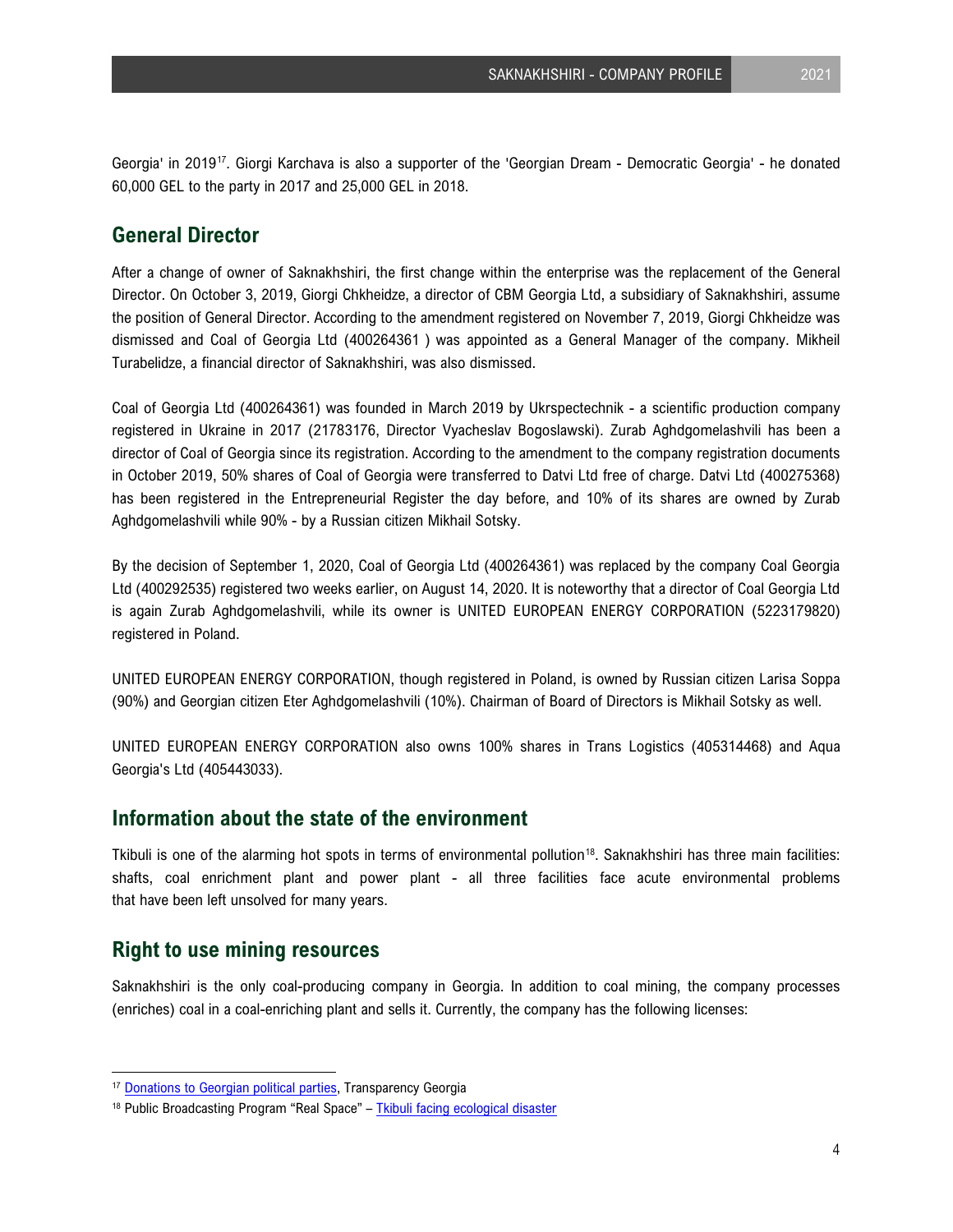| Date of granting the<br>license | License No. | <b>Mining area</b>                                       | The volume of minerals to be<br>mined under license | <b>License</b><br>validity period |
|---------------------------------|-------------|----------------------------------------------------------|-----------------------------------------------------|-----------------------------------|
|                                 |             |                                                          |                                                     | (years)                           |
| September 4, 2001               | No 10000246 | Use of waste from Tkibuli coal                           | Total extraction of 6 882 000 m <sup>3</sup>        | 20                                |
|                                 |             | enriching plant - 9 ha                                   |                                                     |                                   |
| August 14, 2006                 | No 10000237 | Tkibuli-Shaori coal mine - 8                             | Minimum 110 000 t/year in                           | 30                                |
|                                 |             | ha                                                       | 2010-2011, unlimited in                             |                                   |
|                                 |             |                                                          | subsequent years                                    |                                   |
| December 25, 2007               | No01018     | <b>Tkibuli and Ambrolauri</b><br>district - license area | 233 298 000 t                                       | 45                                |
|                                 |             | 5479,9 ha                                                |                                                     |                                   |
| July 26, 2016                   | No 1003794  | Mining of Tkibuli colored                                | 602400 m <sup>3</sup>                               | 20                                |
|                                 |             | sandstone (Imereti                                       |                                                     |                                   |
|                                 |             | temporary quarry site) -                                 |                                                     |                                   |
|                                 |             | license area on Tkibuli                                  |                                                     |                                   |
|                                 |             | territory - 5.02 ha                                      |                                                     |                                   |

The company sells two types of coal: run-of-mine and enriched. In 2017, the company exported 224 946 tons and 115 060 tons of coal in 2018[19.](#page-5-0)

According to the company's waste management plan<sup>[20](#page-5-1)</sup>, coal is mined through two shafts: Mindeli and Dzidziguri. Coal reserves on Dzidziguri shaft are almost exhausted. Mindeli mine area is 43 018 m<sup>2</sup>. Dzidziguri mine area is 36,192 m<sup>2</sup>. By 01.01.2020, coal reserves on Mindeli shaft are 45.2 million tons, while on Dzidziguri shaft coal reserves amount to 0.94 million tons. The Mindeli mine employs 1,091 people, out of whom 894 are miners. The company administration works from 9 a.m. to 6 p.m. The number of working days per year is 250. The shafts operate in four-shift continuous mode. The duration of one shift is 6 hours.

#### **Inspection of license conditions**

According to National Agency of Mines (NAM), terms and conditions of license #01018 owned by Saknakhshiri were inspected in 2018. Any stakeholder interested in obtaining information on this fact and the inspection findings can only receive it through a request for public information.

From the documentation provided by NAM, it becomes evident that from June 26 to July 1, 2018, Technical and Construction Supervision Agency (TACSA) inspected the activities of independent entities having contracts for work in the license area of Saknakhshiri Ltd. "During the inspection, LEPL Technical and Construction Supervision Agency has pre-determined minimum requirements defined by Technical Regulation on Safety of Coal Mines, based on which it was clear that most of them have been violated, furthermore, following violations were revealed that endanger human life and health:

1. Personnel with working contracts on the facilities transferred to the above-mentioned entrepreneurial entities are not equipped with automatic devices for controlling the content of hazardous/explosive gases, special

<span id="page-5-0"></span><sup>&</sup>lt;sup>19</sup> Saknakhshiri Ltd., Consolidated and individual financial report and management statement with report of external auditor for<br>reporting year ended 31 December 2018

<span id="page-5-1"></span><sup>&</sup>lt;sup>20</sup> Agreed with the Ministry of Environmental Protection and Agriculture by letter #5540/01,17/06/2020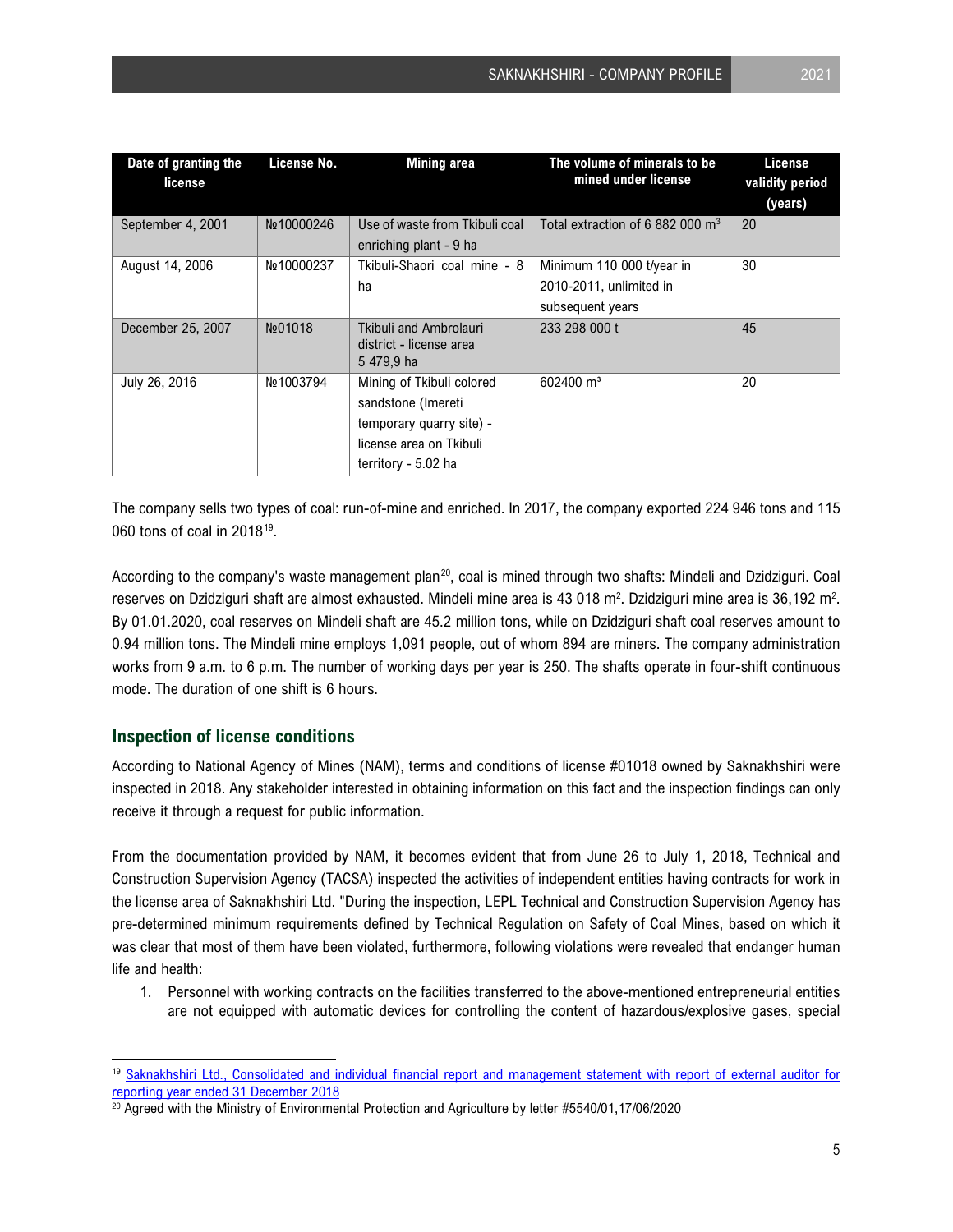clothes, and personal protection means - self-rescue devices. Rates for methane and carbon dioxide are not measured in tunnels.

- 2. The entrepreneurial entities do not have a contract with a mine rescue service specialized in the mentioned works to prevent possible accidents at the facilities and carry out liquidation works.
- 3. The technical supervisor responsible for safe mining, having appropriate education, has not been defined.
- 4. Telephone communication between personnel in underground excavations and on the surface is not provided.
- 5. Apart from few facilities, no drainage system is installed to discharge surface and groundwater in the underground excavations.
- 6. Underground tunnels are not equipped with more than one independent exit to the surface, nor are they envisaged in their designs, and no electronic system for controlling the concentration of hazardous/explosive gases is installed in the underground excavations. Entry (exit) to tunnels is not observed.
- 7. Unused tunnels are not isolated by barriers to exclude the possibility of admission of harmful/explosive gases to acting tunnels.
- 8. Most of the local ventilation fans for dead-end tunnels are not factory-produced and none of them has technical documentation. There is no board installed near fans, which would reflect basic parameters of tunnel ventilation, therefore ventilation of tunnels is carried out by a non-standard method.
- 9. Electrical wiring in tunnels is connected without the explosion-proof device and, therefore, is faulty.
- 10. Artificially mounted winches on the ground surface do not have working brakes with protective caps.
- 11. Electrical appliances are without technical documentation and do not have local grounding.
- 12. Although the design of exploitation works is incomplete, the construction and fortification of underground tunnels do not comply with the parameters for the construction of the tunnel, namely: tunnel cross-section is reduced, distances between tunnel brackets are not ensured, tunnel entrance is not reinforced through fencing brackets, non-standard materials are used to support the tunnel, etc.

Based on the review of documentation by TACSA and taking into account the above discrepancies, the following statement and recommendation were given to Saknakhshiri Ltd (GIG Group):

"During the inspection of facilities by TACSA, it was revealed that these entities are mining coal in a non-traditional way. The extraction process is carried out under conditions of minimal mechanization, and most of the requirements of safety rules of coal mines have been violated, which poses a real threat to the life and health of on-site workers.

It should be noted that according to Paragraph 2.3 of the Agreement concluded by Saknakhshiri Ltd with entrepreneurs, all entrepreneurial entities were obliged to immediately stop the exploitation works in case of such violation of requirements defined in Technical Regulation on Safety of Coal Mines that endanger the life and health of workers. Also, according to Paragraph 3.3.3 of the same Agreement, in case of the above-mentioned violations, Saknakhshiri Ltd was authorized to suspend the works and immediately terminate or suspend the validity of the Agreement, which had not been implemented.

In view of the above, against the background of the observed violations, we consider it reasonable for Saknakhshiri Ltd (GIG Group) to terminate the working contract with the entities operating in their licensed area, also, to prevent possible entry/fall of people into the tunnels, endogenous fires, and other risk factors to liquidate and conserve facilities following requirements of Article 14 of Technical Regulation on Safety of Coal Mines"<sup>[21](#page-6-0)</sup>.

<span id="page-6-0"></span><sup>&</sup>lt;sup>21</sup> Letter #07/1247 of 19 July 2018 of Head of Technical and Construction Supervision Agency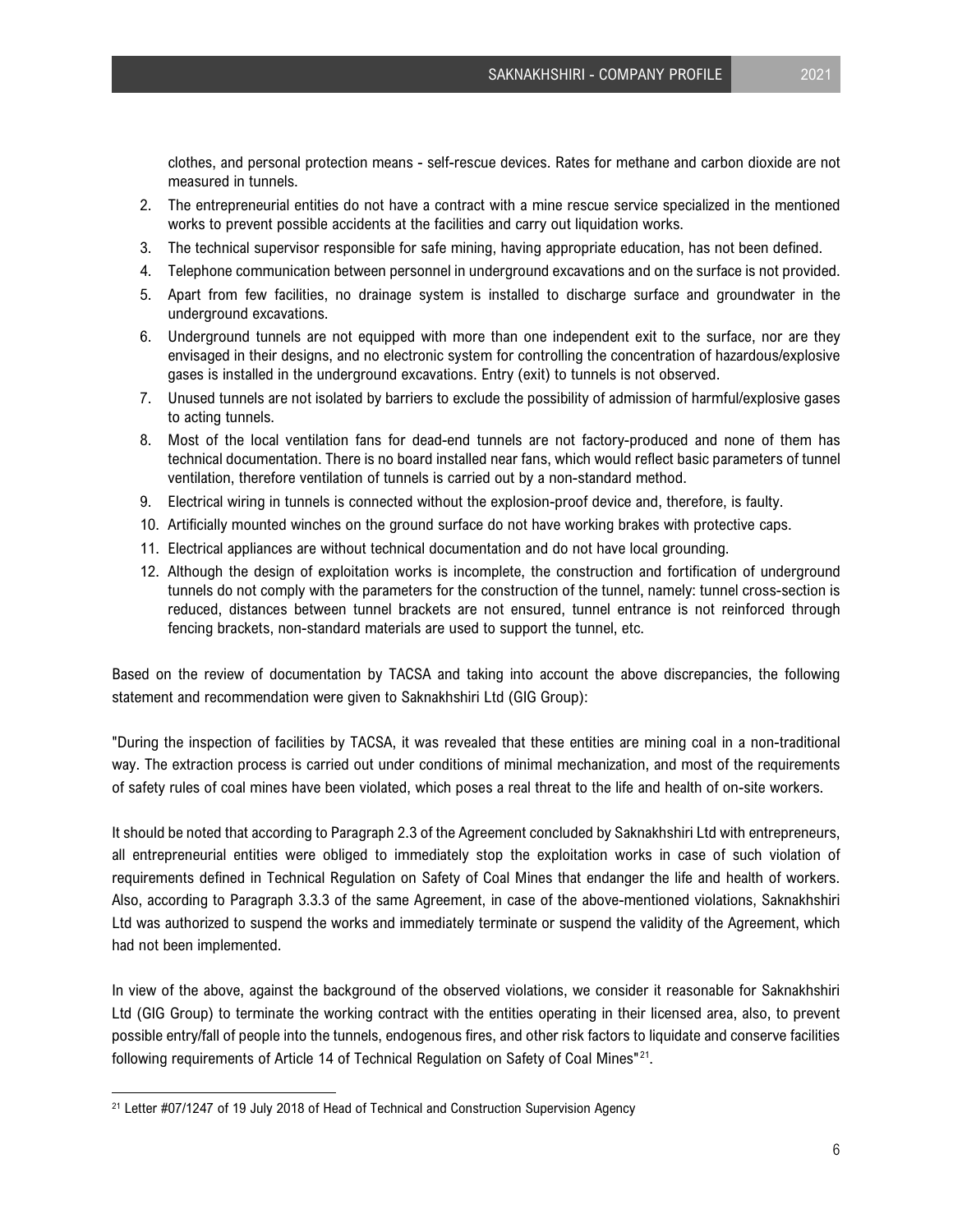On June 27-30, 2018, independent entities working contracts in the Saknakhshiri licence area were also inspected by National Agency for Mines (NAM). Before the inspection, based on information provided by the company, it was determined that the extraction of mines was carried out by 23 persons having working contracts. However, the company failed to submit project documentation for the use of minerals in these areas.

Based on all the above, a protocol on administrative offense was drawn up against Saknakhshiri Ltd for violation of conditions specified in the license, in particular: breaches of rules and norms of exploitation defined by Article 9 of Resolution #450 of the Government of Georgia of December 31, 2013, and safety requirements defined by Articles 42 and 47 of the Law of Georgia on Use of Entrails. The protocol and materials of the offense were reviewed by Tkibuli Magistrate Court and, by its Ruling #4/80-8 of September 28, 2018, Saknakhshiri Ltd was recognized as an administrative offender under Article 573, Part 2 of the Administrative Code of Georgia, and **was fined 2,000 GEL**.

NAM has banned Saknakhshiri Ltd from conducting extraction works on the outer shafts under mining license #10000236 (01018), where activities were carried out based on the contract for work by independent entities producing exploration and exploitation works until the rules and norms of exploitation and safety requirements are followed $22$ .

On November 7, 2020, Green Alternative applied to NAM and requested documents on compliance with the conditions of mine extraction licenses issued for Saknakhshiri Ltd at the Tkibuli-Shaori coal mine in 2018-2020: 1. Reports submitted by the enterprise and 2. Materials of inspection conducted by controlling agency (including documents on legal dispute, if any). On November 19, 2020, NAM sent a request of Green Alternative to Saknakhshiri Ltd and requested to provide information on its "position on the release of public information" "in the shortest possible time". It should be assumed that NAM asked the companies' position on the release of public information in line with Article 29 of the Law on Entrails, according to which the requested information is the property of the licensee and should only be released with the consent of the owner.

Even four months after the request for information, the reports on compliance with the conditions of mining licenses were not given to Green Alternative.

On November 17, 2020, Green Alternative also applied to TACSA and requested the report of technical inspection of Mindeli mine for 2019-2020 conducted by NAM and documentation submitted by the company on the measures taken to eliminate the violation identified during the inspection.

TACSA provided us with information about the activities that were carried out. According to it: "In 2019-2020, TACSA conducted six technical inspections in Tkibuli mine, during which a total of 49 non-compliances (including 2 nonessential, 46 substantial and 1 critical) were detected, and the facility was fined 13,000 GEL. Some of these violations, as of today, have been corrected within the set timeframe. To rectify the remaining violations, TACSA has defined a reasonable timeframe, within which Saknakhshiri Ltd is obliged to rectify. Otherwise, TACSA will again carry out measures defined by law[23"](#page-7-1). Unfortunately, TCSA only provided us with copies of documents on the imposed fines.

<span id="page-7-0"></span><sup>&</sup>lt;sup>22</sup> Letter of Head of NAM #22/495 dated 4 February, 2019, sent to General Director of Saknakhshiri

<span id="page-7-1"></span><sup>&</sup>lt;sup>23</sup> Letter of TCSA #03/1731 dated 10 December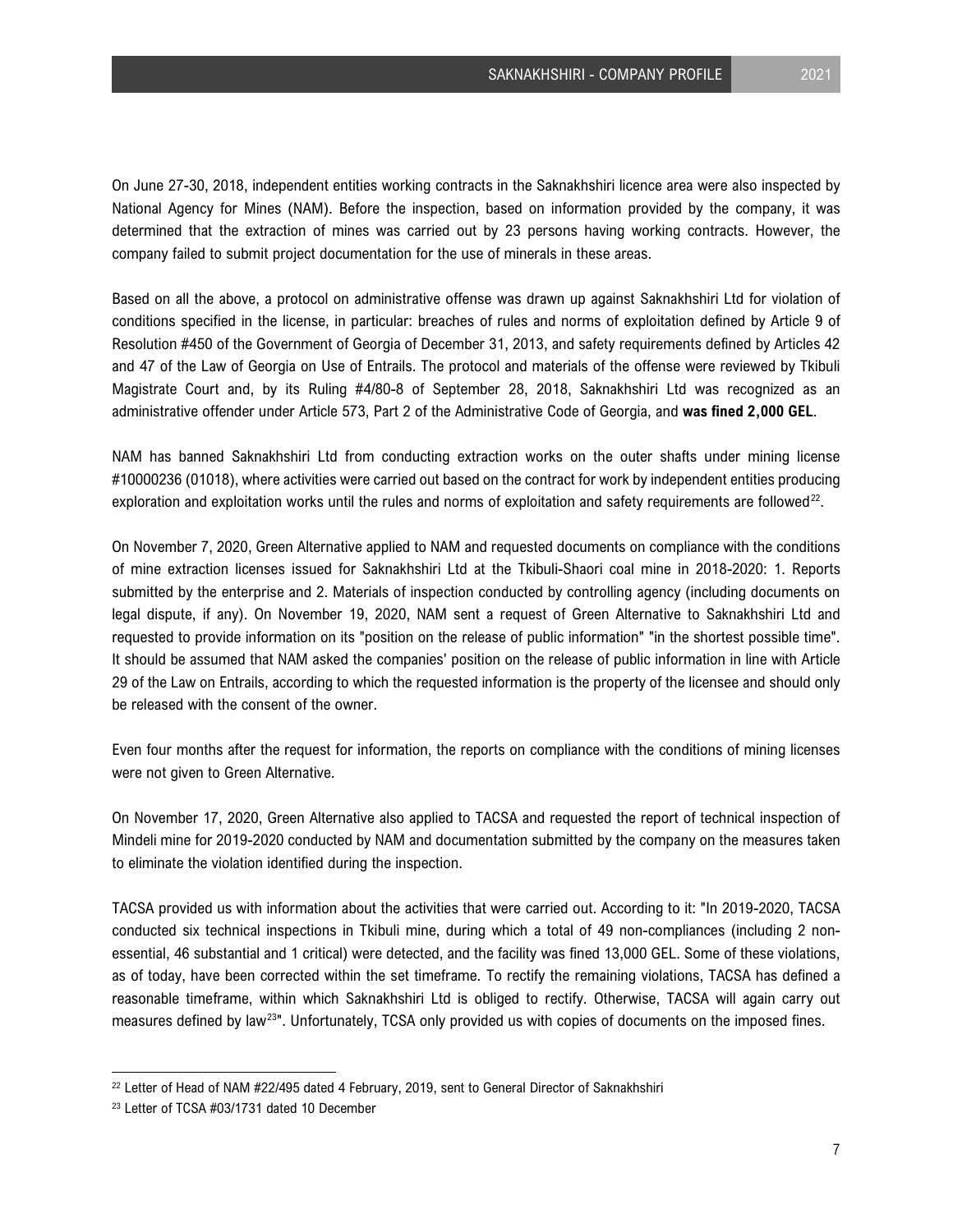## **Environmental permits**

Positive ecological examination reports have been issued to the enterprises owned by Saknakhshiri at various times:

#### **Enrichment plant**

1. In Tkibuli, on the right bank of the River Tkibula, to set up a coal-enrichment plant on the site of the former central enrichment plant and for the gravitational enrichment of run-of-mine coal extracted in Dzidziguri and Mindeli shafts.

[The decision of May 16, 2008,](http://maps.eiec.gov.ge/Home/ShowDocument/446) has been issued based on an ecological expertize of environmental impact assessment report prepared by a scientific research company Gamma. The document is available on the website of Environmental Information and Education Center: [Environmental Impact Permit Map/Register.](http://maps.eiec.gov.ge/) 

According to the terms of the ecological expertise report, the enterprise is obliged to:

- 1. Perform activities following the technical regulations presented in the EIA report;
- 2. Before starting activities, to set up dynamic equipment used in the enterprise with vibration-isolating shock absorbers;
- 3. Before starting activities, arrange barrier together with the dam to prevent contamination of the River Tkibula from waste rock dump during frequent rains and mudslides; Plant non-invasive species common to the region on the dump perimeter;
- 4. Use modern, relatively low-noise vehicles for waste rock transportation during operation of the enterprise;
- 5. Install ventilation systems in the enrichment plant and other indoor workplaces before starting activities;
- 6. Carry out measures envisaged in the environmental protection management plan proposed in the EIA report;
- 7. Before commissioning the enterprise, improve the site used for construction-reconstruction works. Arrange a protective strip of trees at the border of the residential zone;
- 8. Within three months after commissioning enterprise, ensure the development of environmental monitoring plan and waste management plan; Envisage full reporting on acoustics in the process of commissioning of the enterprise in the monitoring plan; Agree on these plans with the Ministry of Environmental Protection and Natural Resources of Georgia;
- 9. Ensure pre- and periodic medical check-ups for workers employed at the enterprise.

In June 2020, Saknakhshiri Ltd agreed on the Waste Management Plan for 2020-2022 with the Ministry of Environmental Protection and Agriculture.

As it appears from the documents provided by the Ministry of Environmental Protection and Agriculture, on March 12, 2020, an employee of the West Regional Division of the Environmental Supervision Department drew up a protocol on an administrative offense, based on the fact that the company had not submitted data on emissions of harmful substances into the atmospheric air for 2019. **The enterprise was fined 150 GEL.**

#### **Thermal power plant**

2. For the construction and operation of the local coal-fired 13.2 MW thermal power plant (TPP) near Tkibuli coal enrichment plant. The report was also issued with a number of mandatory conditions.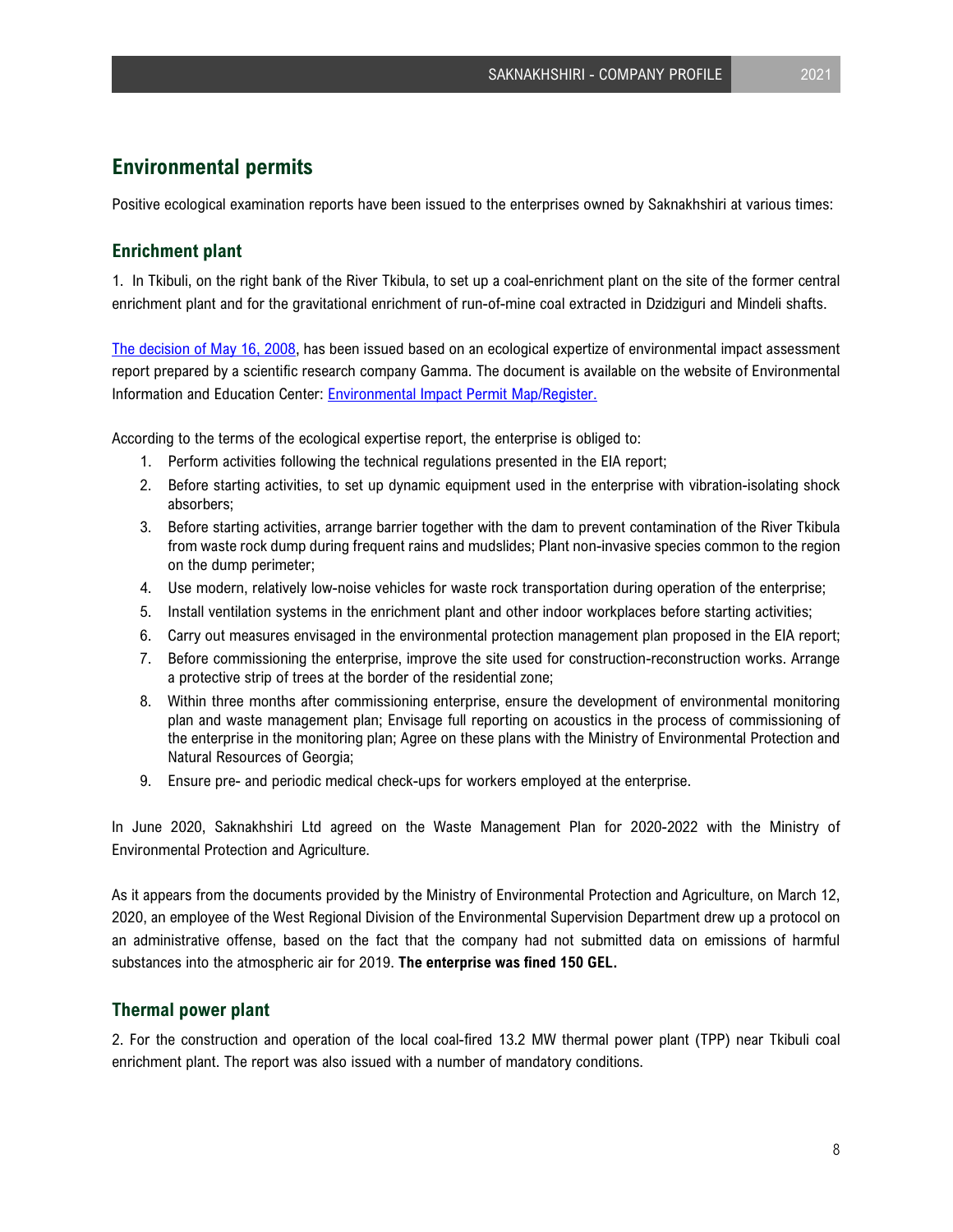[Report of January 5, 2011](http://maps.eiec.gov.ge/Home/ShowDocument/650) has been issued on the basis of ecological examination of the environmental impact report prepared by a scientific research company Gamma. The document is available on the website of Environmental Information and Education Center: [Environmental Impact Permit Map/Register](http://maps.eiec.gov.ge/)

According to the terms of the report, Saknakhshiri is obliged to:

- 1. Construct the designed facility and put it into operation following the plan proposed in the EIA report;
- 2. Prior to the commissioning of the facility and after launching and running enterprise equipment, submit the documentation on testing of high pressure and high-temperature technology equipment to National Environmental Agency.
- 3. Conduct environmental monitoring (self-monitoring) and submit to the controlling authorities upon request;
- 4. Carry out monitoring of noise intensity at the nearest settlement during the construction and operation process and submit to the controlling authorities upon request;
- 5. Protect sources of emission and discharge of harmful substances presented in the draft maximum permissible dispersion norms for harmful substances into the atmospheric air, as well as parameters of air-dust collection devices and, thus, comply with maximum permissible dispersion norms that are established accordingly;
- 6. Comply with maximum permissible discharge norms for pollutants discharged with wastewater into surface waters;
- 7. Plant perennials on the enterprise perimeter;
- 8. Arrange temporary disposal facilities for produced hazardous waste (waste oils, oil pollution spills, expired and outdated accumulators, vehicle filters, etc.) in accordance with environmental requirements;
- 9. Transfer to organizations with respective environmental permits with the purpose of further management of hazardous waste management (recycling, disposal or storage);
- 10. Manage waste in accordance with the waste management plan proposed in the EIA report;
- 11. Fulfil mandatory requirements, recommendations and environment impact mitigation measures proposed in the EIA Report.

On March 12, 2020, an employee of the West Regional Division of the Department of Environmental Supervision also recorded an administrative offense in this case, which also consisted of the failure to submit data on emissions of harmful substances into the atmospheric air for 2019. The enterprise was fined 150 GEL.

At the same time, the issue of operation and ownership of the thermal power plant is unclear. According to the 2019 financial and management [statement](https://reportal.ge/RpFileHandler.ashx?sys=19340) of Georgian International Energy Corporation Ltd:

"In September 2019, the company purchased fixed assets owned by the thermal power plant from Saknakhshiri Ltd for 16,621 thousand GEL, including VAT. Meanwhile, Saknakhshiri Ltd purchased fixed assets related to coal processing from the company for 5,311 thousand GEL, including VAT. The fair value of fixed assets, both purchased and sold, was received from an external appraiser independent from the company. As a result of these two transactions, the company incurred a liability towards Saknakhshiri Ltd of 11,310 thousand GEL, which was deducted from the loans issued by the company to Saknakhshiri Ltd. As a result of this deduction, the balance of loans issued by the company amounted to 3,790 thousand GEL. Since Saknakhshiri Ltd, a subsidiary of the immediate parent company, suffered financial difficulties due to its operating activities, the company forgave the rest of its loan because Holding Georgian Industrial Group Ltd decided to sell Saknakhshiri Ltd.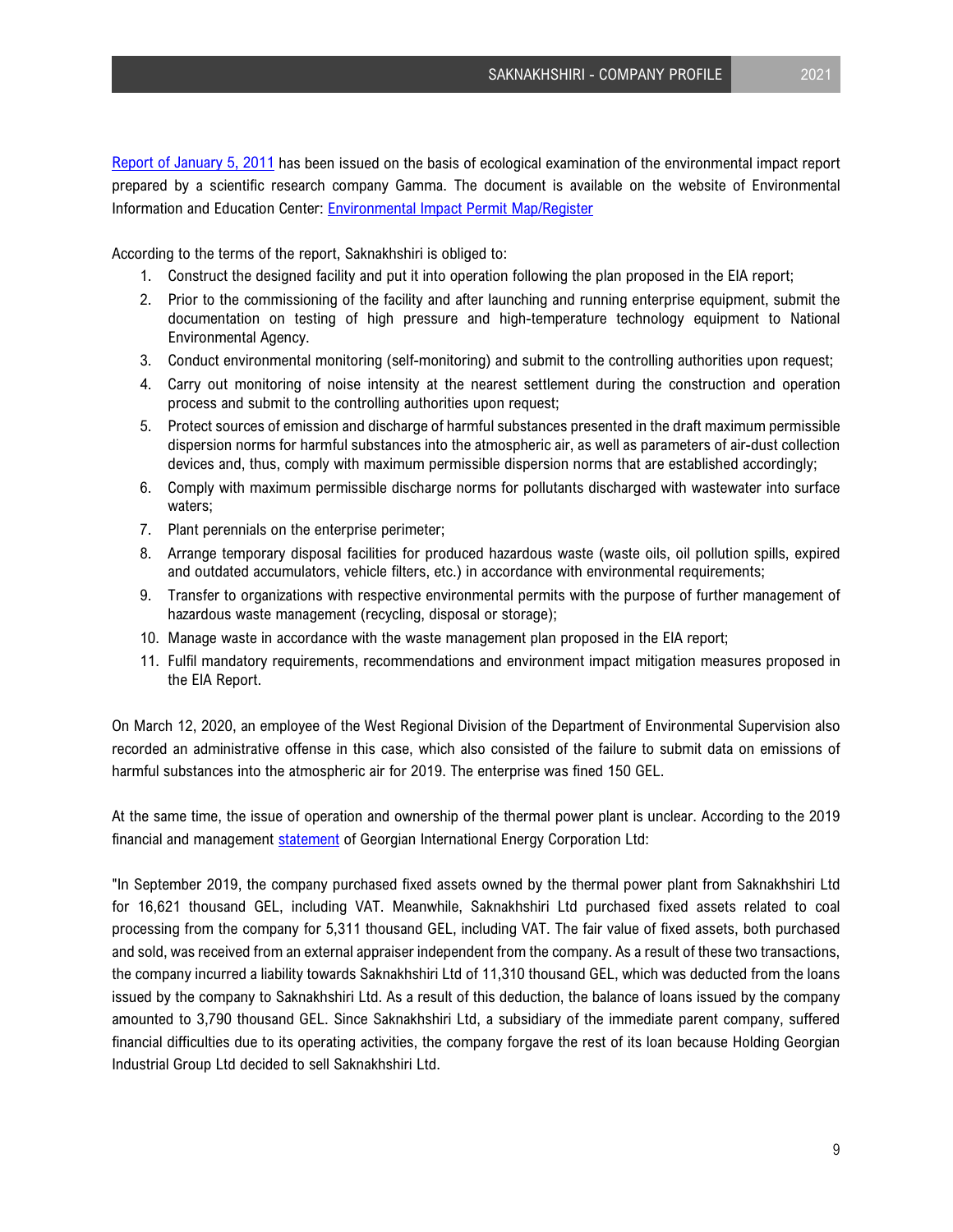#### **Availability of information on compliance with terms**

Since January 1, 2018, with the enactment of the Environmental Assessment Code, the Ministry of Environmental Protection and Agriculture is obliged<sup>[24](#page-10-0)</sup> to publish further analysis of its activities on the Ministry's website, which includes:

- a) monitoring of conditions and mitigation measures;
- b) analysis of the environmental impact of the activities;
- c) assessment of changes in environmental characteristics provided in the EIA report.

This obligation has not been fulfilled even at fourth year after the entry into force of the Code - neither for Saknakhshiri nor for any other enterprise. Information on fulfillment of the conditions can only be obtained upon request for public information.

# **Safe environment for humans (labor)**

To ensure the safety of labor in high-risk enterprises, on May 11, 2017, two Ministers issued a joint Order on Creation of a Joint Monitoring Group of the Ministry of Economy and Sustainable Development of Georgia and the Ministry of Labor, Health and Social Affairs of Georgia <sup>25</sup>. According to the Order, with the purpose of monitoring working conditions and technical inspection in the workplace with heavy, harmful, hazardous conditions as well as increased technical risk to human life and health, a joint monitoring group is established composed of representatives of Technical and Construction Supervision Agency and Labour Inspection Department under the Ministry of Labour, Health and Social Affairs.

Soon after the enactment of the Order, it was reported that Saknakhshiri was one of the first enterprises to be inspected by the Group[26](#page-10-2). The results of monitoring and technical inspection of the Group **have not been published**.

"In June 2018, Saknakhshiri Ltd suspended coal mining due to several fatal incidents. However, as of December 31, 2018, and for the date of the current financial statement, Georgian Industrial Group has been conducting active negotiations with foreign mining companies for restoration and reconstruction of coal mining operations with new technologies to make coal mining in Saknakhshiri cost-efficient from a technical and commercial point of view" – it is said in the company's financial statement  $2018^{27}$ . In fact, "several fatal incidents" were two tragic incidents at a fourmonth interval: (1.) on April 5, 2018, 6 miners died, and three miners were injured in the Mindeli shaft, and (2.) on July 16, 2018, four died, and six miners were injured in the Mindeli shaft. Cases of injuries and deaths at the Mindeli shaft have become an integral part of the enterprise operations - at least 20 people were injured, and 27 died in the workplace within 2010-2018<sup>[28](#page-10-4)</sup>.

<span id="page-10-1"></span><span id="page-10-0"></span><sup>&</sup>lt;sup>24</sup> Environmental Assessment Code, Article 17.<br><sup>25</sup> A joint Order on Creation of a joint monitoring group of the Ministry of Economy and Sustainable Development of Georgia and [the Ministry of Labour, Health and Social Affairs of Georgia](http://www.economy.ge/uploads/files/2017/saministro/ertoblivi_brdzaneba_11_05.pdf)

<span id="page-10-2"></span><sup>&</sup>lt;sup>26</sup> [Inspection of Tkibuli and Chiatura mines have been started, netgazeti.ge - 16.05.2017](https://netgazeti.ge/news/194369/)

<span id="page-10-3"></span><sup>&</sup>lt;sup>27</sup> Saknakhshiri Ltd., Consolidated and individual financial report and management statement with report of external auditor for [reporting year ended 31 December 2018](https://reportal.ge/RpFileHandler.ashx?sys=2950)

<span id="page-10-4"></span><sup>28</sup> [Four miners dead. Mine shafts closed. "Sakhnakhshi" to the State? Nino Tarkhnishvili, Radio Liberty, July16, 2018](https://www.radiotavisupleba.ge/a/%E1%83%9D%E1%83%97%E1%83%AE%E1%83%98-%E1%83%9B%E1%83%99%E1%83%95%E1%83%93%E1%83%90%E1%83%A0%E1%83%98-%E1%83%9B%E1%83%94%E1%83%A8%E1%83%90%E1%83%AE%E1%83%A2%E1%83%94-%E1%83%93%E1%83%90%E1%83%AE%E1%83%A3%E1%83%A0%E1%83%A3%E1%83%9A%E1%83%98-%E1%83%A8%E1%83%90%E1%83%AE%E1%83%A2%E1%83%94%E1%83%91%E1%83%98-%E1%83%A1%E1%83%90%E1%83%A5%E1%83%9C%E1%83%90%E1%83%AE%E1%83%A8%E1%83%98%E1%83%A0%E1%83%98-%E1%83%A1%E1%83%90%E1%83%AE%E1%83%94%E1%83%9A%E1%83%9B%E1%83%AC%E1%83%98%E1%83%A4%E1%83%9D%E1%83%A1-/29367766.html#3)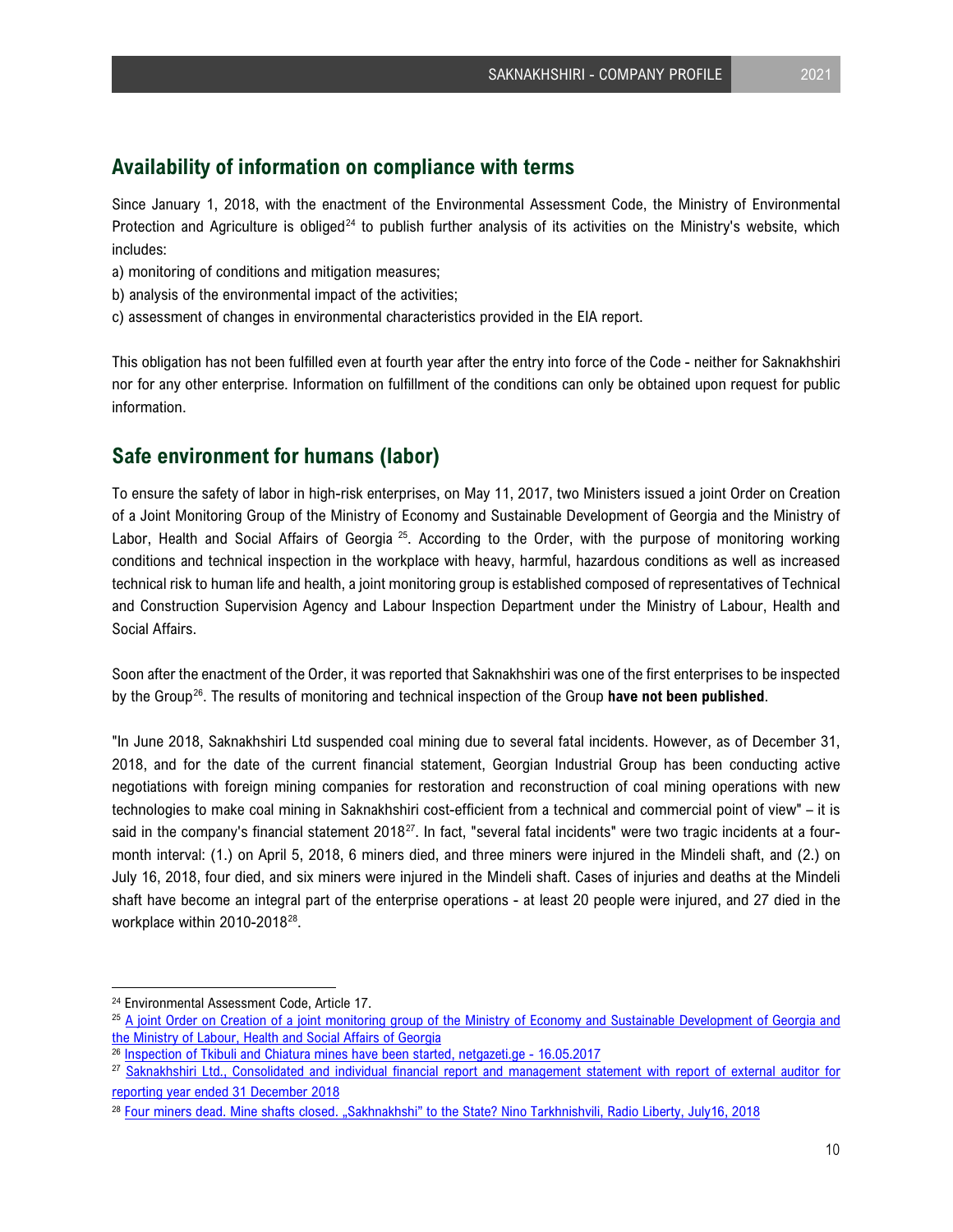In September 2018, the Minister of Health announced<sup>[29](#page-11-0)</sup> the decision of the Ministry to hire German company **DMT** [Group](https://www.dmt-group.com/) to study the situation in Tkibuli mine. According to the Minister's statement, the expenses of the invited specialists would have been covered by the state budget.

A year later, on November 1, 2019, DMT Group presented its report on the labor safety situation in Mindeli shaft at the Ministry of Internally Displaced Persons from the Occupied Territories, Labour, Health, and Social Affairs of Georgia. **The report has not been published in this case either.** The presentation of the report was also attended by new owners of Saknakhshiri. Representatives of Steel International Trading Company stated that they would continue to cooperate with a German company that would permanently follow up the implementation of labor safety works in Mindeli mine and issue the recommendations. "To some extent, our company has already undertaken strides aimed at eradication of deficiencies. We have invited a German company to develop a new conclusion on the progress made. In parallel, we have invited Turkish specialists to develop behavior rules and assist in explosion management. They are expected to complete work before the end of the week. German specialists will prepare a document before the end of the year. The document will describe issues to be corrected, and the monitoring will be continued by the specialists. The staff will also be trained on labor safety. The next stage covering two years envisages the introduction of new technology in coal mining", - stated the representative of Steel International Trading Company, Alexander Chochia"[30](#page-11-1).

On November 18, 2019, Green Alternative applied to the person responsible for providing public information at the LEPL Technical and Construction Supervision Agency (TACSA) under the Ministry of Economy and Sustainable Development of Georgia and requested a copy of the report prepared by German company DMT Group after auditing the situation in Tkibuli mine. In response, TACSA informed us that the owner of the information is the Ministry of Internally Displaced Persons from the Occupied Territories, Labor, Health and Social Affairs (MoIDPLHSA) of Georgia, which requested the preparation of the report, and advised us to apply to MoIDPLHSA.

Green Alternative applied to TACSA again. The letter stated: "According to Article 2 of the General Administrative Code of Georgia, public information is an official document, i.e. any information stored at a public institution, as well as any information received, processed, created or sent by a public institution or public servant in connection with official activities; also any information proactively published by any public institution. The owners of public information (as mentioned in your letter) are citizens of Georgia and not any agency, and it can be stored at various public agencies. Thus, if the report requested by us is stored at TACSA, we request to provide us with a copy of it; however, if the report had not been available to TACSA and, therefore, it is not stored, we request, to send our application to an administrative body, which is authorized to resolve the issue requested by our application, following the rules established by the General Administrative Code".

A few days after the second application, we received the following explanation from TACSA: "The Department of Labour Inspection under the Ministry of Internally Displaced Persons from the Occupied Territories, Labour, Health and Social Affairs of Georgia, based on a letter #01/19801 dated November 23, 2019, submitted the official English version and unofficial translation of the report on the Mindeli shaft produced based on the agreement between the MoIDPLHSA and DMT GmbH & CO.KG concluded on November 2, 2018. Thus, TACSA has only the above-mentioned documents and holds no information about the official translation; that is why we could not provide you with comprehensive

<span id="page-11-0"></span><sup>&</sup>lt;sup>29</sup> [German company DMT Group will study the working conditions in Mindeli shaft, First Channel, 07.09.2018](https://1tv.ge/news/mindelis-shakhtshi-shromis-pirobebs-germanuli-kompania-dmt-group-sheiswavlis/) 30<br><sup>30</sup> [Meeting of Tripartite Commission of Social Partnership, 1 November, 2019](https://www.moh.gov.ge/en/news/4776/Meeting-of-Tripartite-Commission-of-Social-Partnership-)

<span id="page-11-1"></span>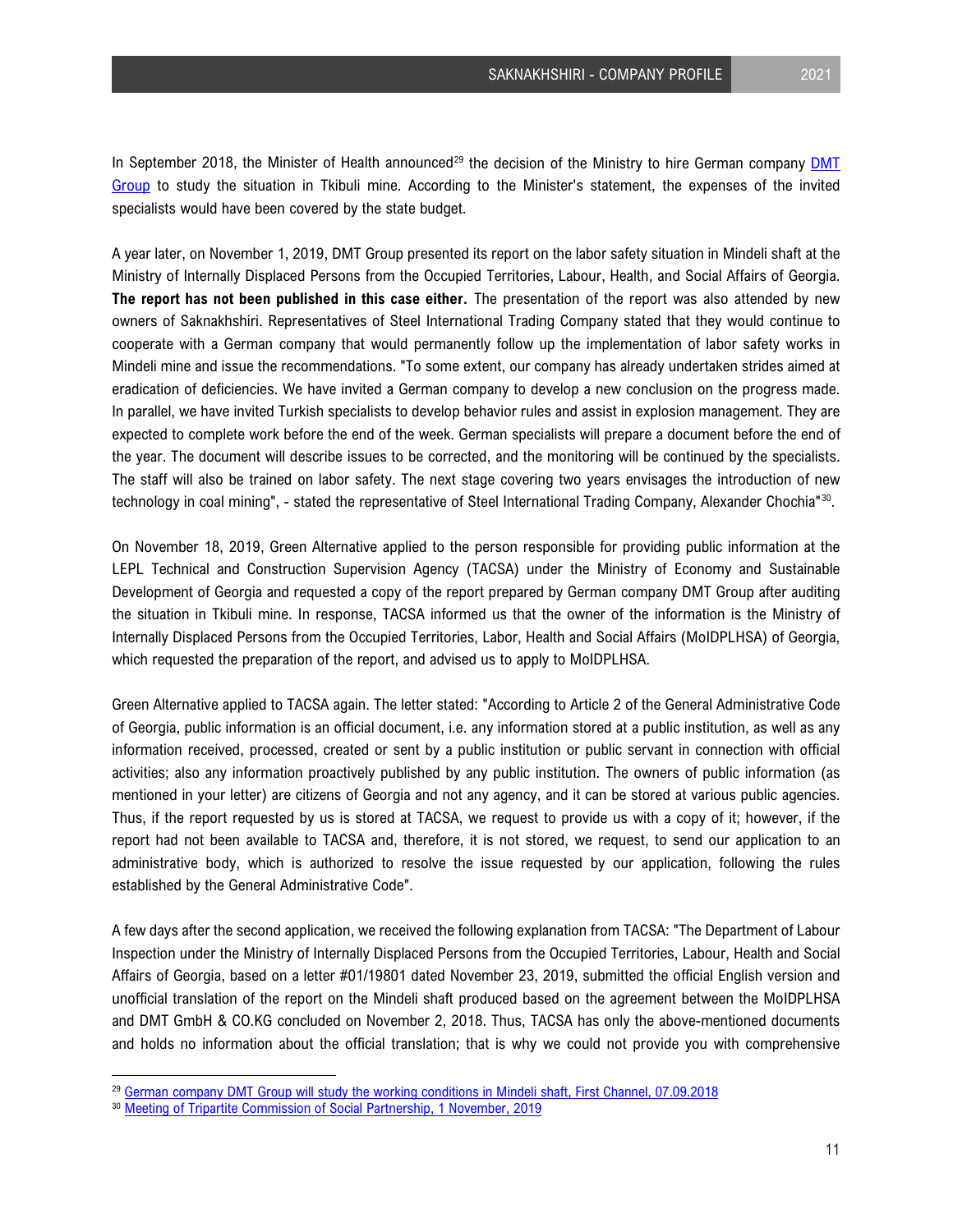information. Based on your request, we provide you with the documents mentioned above that we have. To receive comprehensive, accurate information, we will send your letter to the Department of Labour Inspection." The letter was accompanied by the official **[English](http://greenalt.org/wp-content/uploads/2019/12/DMT_final_Eng.pdf) version** and unofficial **[Georgian](http://greenalt.org/wp-content/uploads/2019/12/DMT_Geo_Unofficial_translation.pdf)** translation of the report on Mindeli mine prepared by DMT GmbH & CO.KG.

It is noteworthy that on January 10, 2020, Green Alternative received a letter from the MoIDPLHSA stating that **the report may contain commercial and professional classified information; therefore, the Department of Labour Inspection had applied to Steel International Trading Company for obtaining permission to transfer the document to the organization.** According to the Department's explanation, we would be additionally informed about the decision; however, for more than a year, we have not received any refusal or requested document from the MoIDPLHSA.

# **Conclusion**

In conclusion, it can be said that, **like other companies, Saknakhshiri does not make publicly available information on: terms of mining license, terms and conditions of permit of enrichment plant and their fulfillment; damage caused to the environment as a result of company activities, planned and implemented measures to repair and/or reduce environmental damage; as well as on the state of the environment being affected by company's activities.** Saknakhiri Ltd does not have its website any longer. Nor the Ministry of Environmental Protection and Agriculture provides information about the environmental conditions in the area affected by company activities, although, according to international and national legal requirements, this information should be available to the public proactively – without having to request the information.